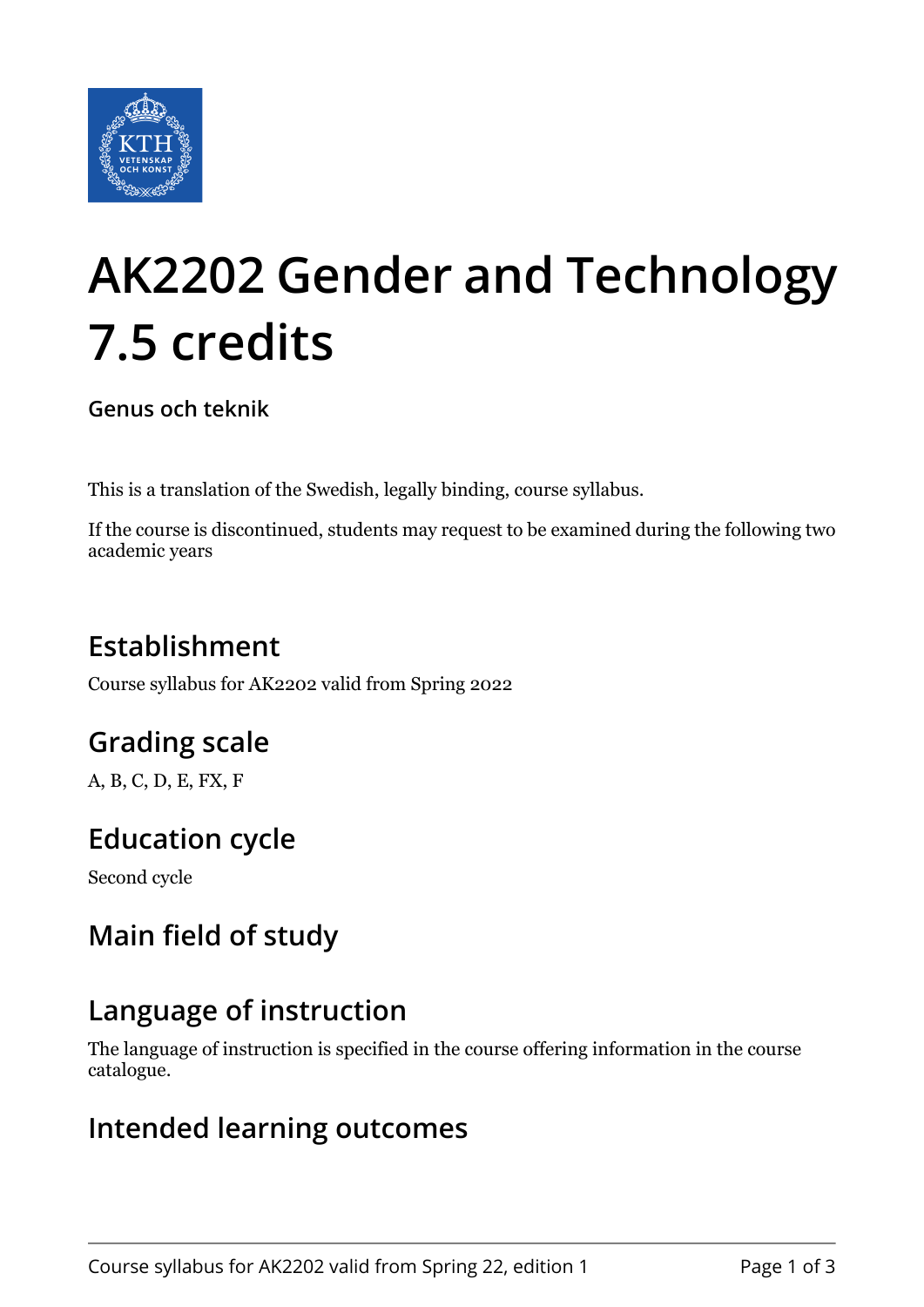This course aims primarily at enabling the student to develop critical tools and perspectives to understand intersections of gender and technology. As a consequence, it also aims to facilitate thinking and developing technologies in new, different ways.

After the course, the student will be able to:

\* critically analyze connections between gender and technology in theory and practice

\* write an academic essay in the area of gender and technology, building on central concepts and perspectives of the course

\* have a basic historical understanding of the interplay between gender and technology during the 19th and 20th century

\* imagine and suggest ways in which technologies can be developed to disrupt or transform gender normative technological practices

#### **Course contents**

This course is a social, cultural, philosophical, and historical investigation of gender and technology. Starting with the assumption that technologies are never gender neutral, neither in their design nor in their use, the course explores the co-construction of gender and technology in critical theories and technological practices alike. Drawing on feminist Science and Technology Studies (STS) and feminist media studies, the course provides critical perspectives on connections between gender and technology. The course also aims at provinding a basic understandning of the interplay between gender and technology during history, for example in fields of organization of labor and introduction of new technologies.

At the same time, the course aims to not only analyze technologies, but to incorporate critical gender awareness in ways of envisioning development of new technologies. The course encourages thinking technologies in ways that make use of critical perspectives to make a difference to the technological practices that are being addressed.

The examination consists in active participation in seminars, short reaction papers, and a final essay. Part of this work is related to ways of thinking, modeling or prototyping technologies differently, to spell out implications for design from a critical gender perspective.

## **Specific prerequisites**

180 credits academic studies and documented proficiency in English corresponding to English B.

## **Examination**

- SEM1 Participation in Seminars, Short Reaction Papers, 4.0 credits, grading scale: P, F
- UPP1 Final Essay, 3.5 credits, grading scale: A, B, C, D, E, FX, F

Based on recommendation from KTH's coordinator for disabilities, the examiner will decide how to adapt an examination for students with documented disability.